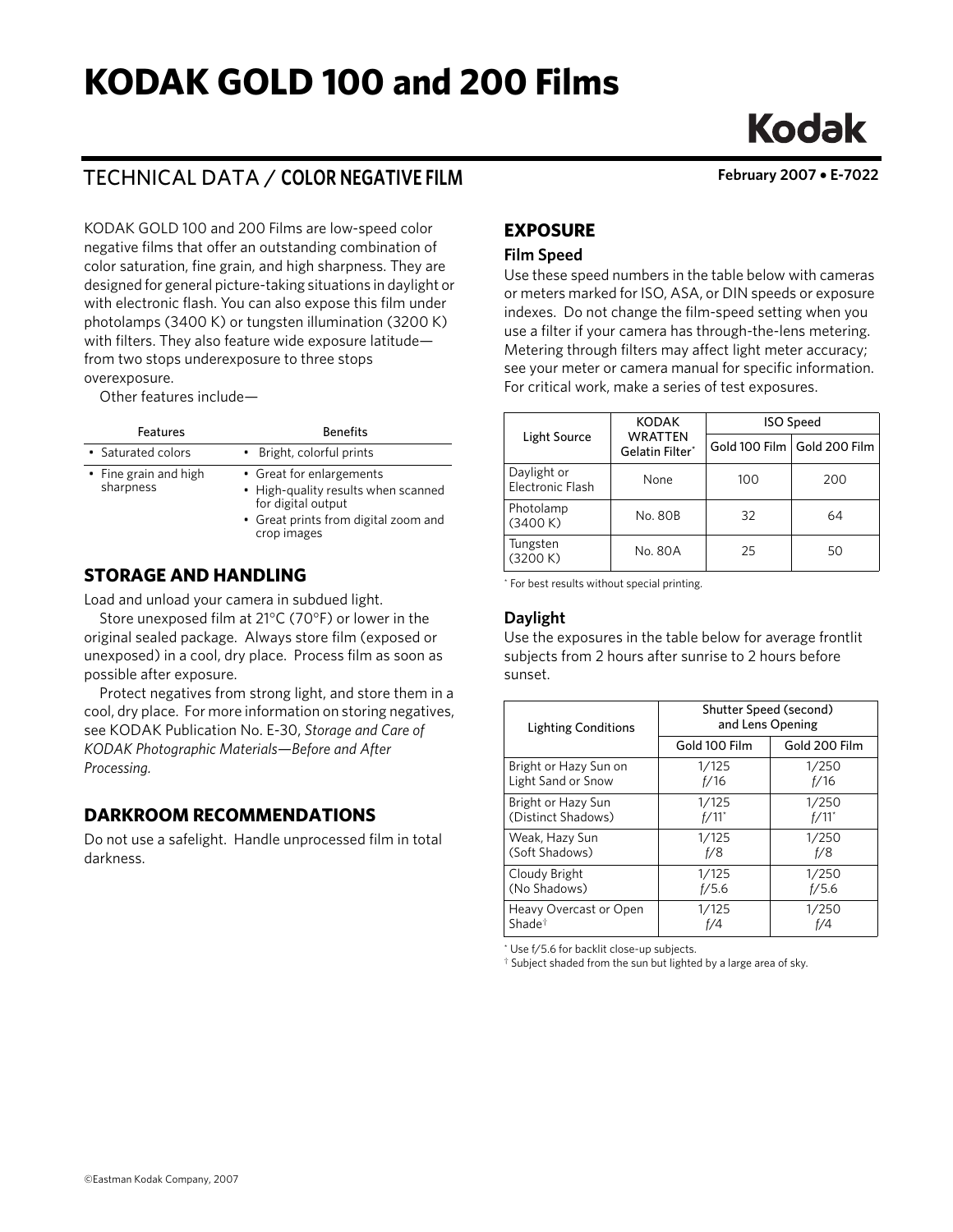#### **Electronic Flash**

Use the appropriate guide numbers in the table below as a starting point for your equipment. Select the unit output closest to the number given by your flash manufacturer. Then find the guide number for feet or meters.

 To determine the lens opening, divide the guide number by the flash-to-subject distance. If negatives are too dark (overexposed), use a higher guide number; if they are too light (underexposed), use a lower number.

| Unit<br>Output | Guide Number<br>Distances in Feet/Metres |               |  |
|----------------|------------------------------------------|---------------|--|
| (BCPS)*        | Gold 100 Film                            | Gold 200 Film |  |
| 350            | 40/12                                    | 60/18         |  |
| 500            | 50/15                                    | 70/21         |  |
| 700            | 60/18                                    | 85/26         |  |
| 1000           | 70/21                                    | 100/30        |  |
| 1400           | 85/26                                    | 120/36        |  |
| 2000           | 100/30                                   | 140/42        |  |
| 2800           | 120/36                                   | 170/50        |  |
| 4000           | 140/42                                   | 200/60        |  |
| 5600           | 170/50                                   | 240/70        |  |
| 8000           | 200/60                                   | 280/85        |  |

\* BCPS = beam candlepower seconds

#### **Fluorescent and High-Intensity Discharge Lamps**

For best results without special printing, use the color-correction filters in the table below as starting points when you expose this film under fluorescent and high-intensity discharge lamps. Use exposure times of 1/60 second or longer to avoid the brightness and color variations that occur during a single alternating-current cycle.

Actual filtration may vary between lamps and lamp manufacturers. Depending on the specific source, additional filtration or special printing may be required to achieve best results.

| <b>Type of Fluorescent</b><br>Lamp | <b>KODAK Color</b><br>Compensating<br>Filter(s) | Exposure<br>Adjustment |
|------------------------------------|-------------------------------------------------|------------------------|
| Daylight                           | 40R                                             | $+2/3$ stop            |
| White                              | $20C + 30M$                                     | $+1$ stop              |
| Warm White                         | 40B                                             | $+1$ stop              |
| Warm White Deluxe                  | $30B + 30C$                                     | $+11/3$ stops          |
| Cool White                         | 30M                                             | $+2/3$ stop            |
| Cool White Deluxe                  | $20C + 10M$                                     | $+2/3$ stop            |

**Note:** When you don't know the type of fluorescent lamps, try a 10C + 20M filter combination and increase exposure by 2/3 stop; color rendition may be less than optimum.

| High-Intensity<br>Discharge Lamp (CCT) | <b>KODAK Color</b><br>Compensating<br>Filter(s) | Exposure<br>Adjustment |
|----------------------------------------|-------------------------------------------------|------------------------|
| High-Pressure Sodium<br>Vapor          | $70B + 50C$                                     | $+3$ stops             |
| Metal Halide                           | $10R + 20M$                                     | $+2/3$ stop            |
| Mercury Vapor with<br>Phosphor         | $20R + 20M$                                     | $+2/3$ stop            |
| Mercury Vapor without<br>Phosphor      | 80 <sub>R</sub>                                 | $+12/3$ stops          |

#### **Adjustments for Long and Short Exposures**

You do not need to make any exposure or filter adjustments for exposure times of 1/10,000 second to 1 second. For critial applications with longer exposure times, make tests under your conditions.

## **PROCESSING**

Use KODAK FLEXICOLOR Chemicals for Process C-41. For more information, see KODAK Publication No. Z-131, *Using KODAK FLEXICOLOR Chemicals.*

## **JUDGING NEGATIVE EXPOSURES**

You can check the exposure level of the color negative with a suitable electronic densitometer equipped with a filter such as the red filter for Status M Densitometry or a KODAK WRATTEN Gelatin Filter No. 92. Depending on the subject and the light source used for exposure, a normally exposed and processed color negative measured through the red filter should have the approximate densities listed below. These densities apply for the recommended light sources and correct processing of the negative.

|                                                                                                                     | Density Reading              |                              |
|---------------------------------------------------------------------------------------------------------------------|------------------------------|------------------------------|
| Area Measured                                                                                                       | GOLD 100 Film                | GOLD 200<br>Film             |
| KODAK Gray Card (gray side)<br>receiving same illumination as<br>subject                                            | $0.90$ to $1.10$             | 0.85 to 1.05                 |
| Lightest step (darkest in the<br>negative) of a KODAK Paper<br>Gray Scale receiving same<br>illumination as subject | 1.30 to 1.50                 | 1.25 to 1.45                 |
| Highest diffuse density on<br>normally lighted forehead<br>-light complexion<br>-dark complexion                    | 1.20 to 1.50<br>0.95 to 1.35 | 1.15 to 1.45<br>0.90 to 1.30 |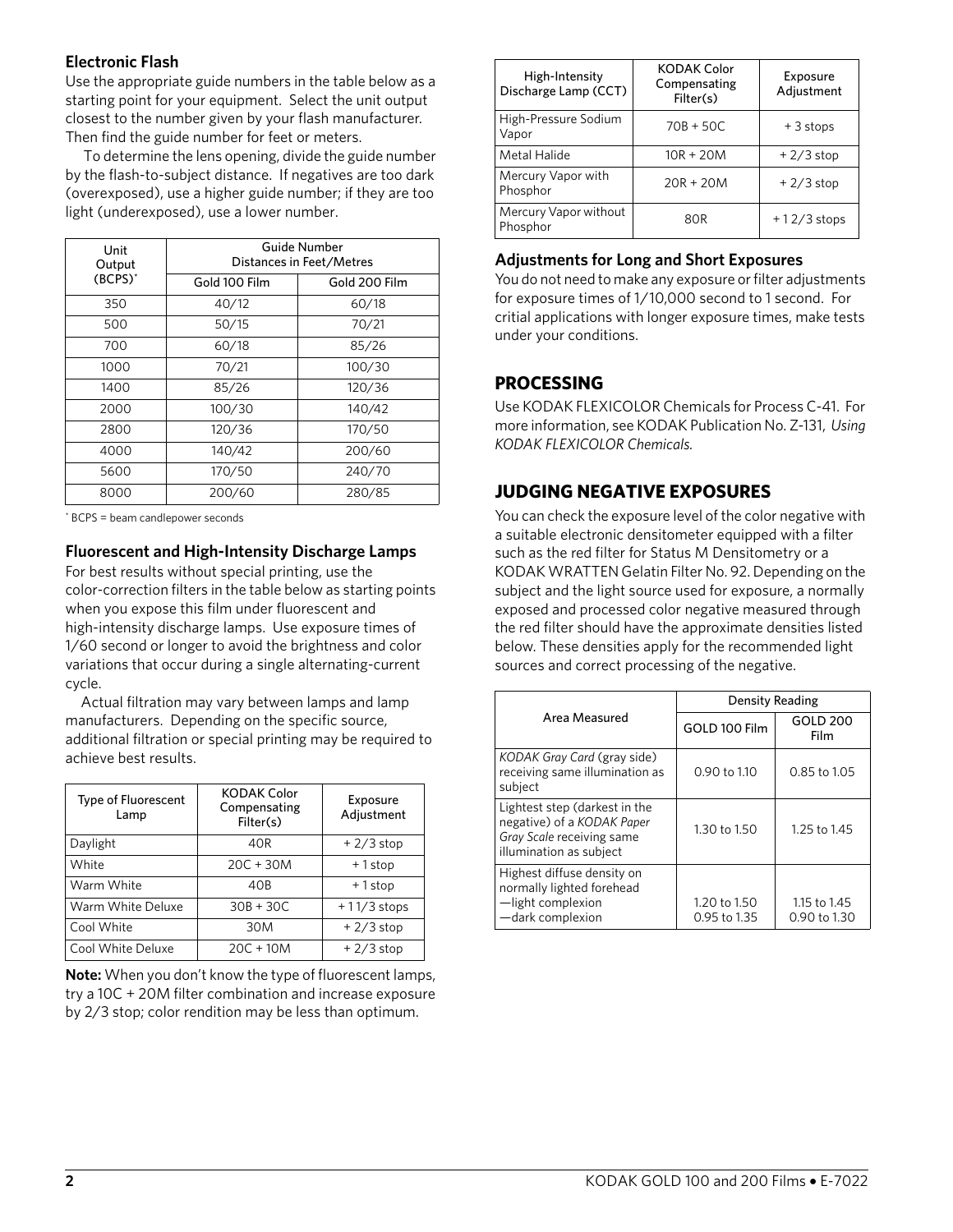## **RETOUCHING**

Negatives on this film can be retouched on the emulsion side with retouching pencils, after applying a retouching fluid, such as KODAK Retouching Fluid.

## **PRINTING NEGATIVES**

This film is optimized for printing on KODAK EKTACOLOR EDGE Paper, KODAK ROYAL Digital Color Paper, and KODAK PROFESSIONAL ENDURA Metallic Paper.

Make color slides and transparencies by printing the negatives on KODAK PROFESSIONAL ENDURA Transparency Display Material or KODAK PROFESSIONAL ENDURA Clear Display Material.

You can scan an image to a file and print digitally to KODAK EKTACOLOR EDGE Paper, KODAK ROYAL Digital Color Paper, KODAK PROFESSIONAL ENDURA Papers, KODAK PROFESSIONAL ENDURA Metallic Paper, KODAK PROFESSIONAL ENDURA Transparency Display Material, or KODAK PROFESSIONAL ENDURA Clear Display Material.

Make black-and-white prints on any of the materials mentioned above using the recommendations in KODAK Publication CIS-274, *Printing Black-and-White Images Without KODAK Black-and-White Papers*.

## **IMAGE STRUCTURE**

#### **Print Grain Index**

The Print Grain Index number refers to a method of defining graininess in a print made with diffuse-printing illumination. It replaces rms granularity and has a different scale which cannot be compared to rms granularity

- This method uses a uniform perceptual scale, with a change for four units equaling a *just noticeable difference* in graininess for 90 percent of observers.
- A Print Grain Index rating of 25 on the scale represents the approximate visual threshold for graininess. A higher number indicates an increase in the amount of graininess observed.
- The standardized inspection (print-to-viewer) distance for all print sizes is 14 inches, the typical viewing distance for a 4 x 6-inch print.
- In practice, larger prints will likely be viewed from distances greater than 14 inches, which reduces apparent graininess.
- Print Grain Index numbers may not represent graininess observed from more specular printing illuminants, such as condenser enlargers.

The Print Grain Index number listed in this publication applies to the following standards:

| <b>Negative size:</b>                                    | 24 x 36 mm<br>(135-size standard format) |
|----------------------------------------------------------|------------------------------------------|
| <b>Print Size in inches:</b>                             | 4 x 6                                    |
| <b>Print Size in centimeters:</b>                        | $10.2 \times 15.2$                       |
| Magnification:                                           | 4.4X                                     |
| Print Grain Index for-<br>GOLD 100 Film<br>GOLD 200 Film | 42<br>44                                 |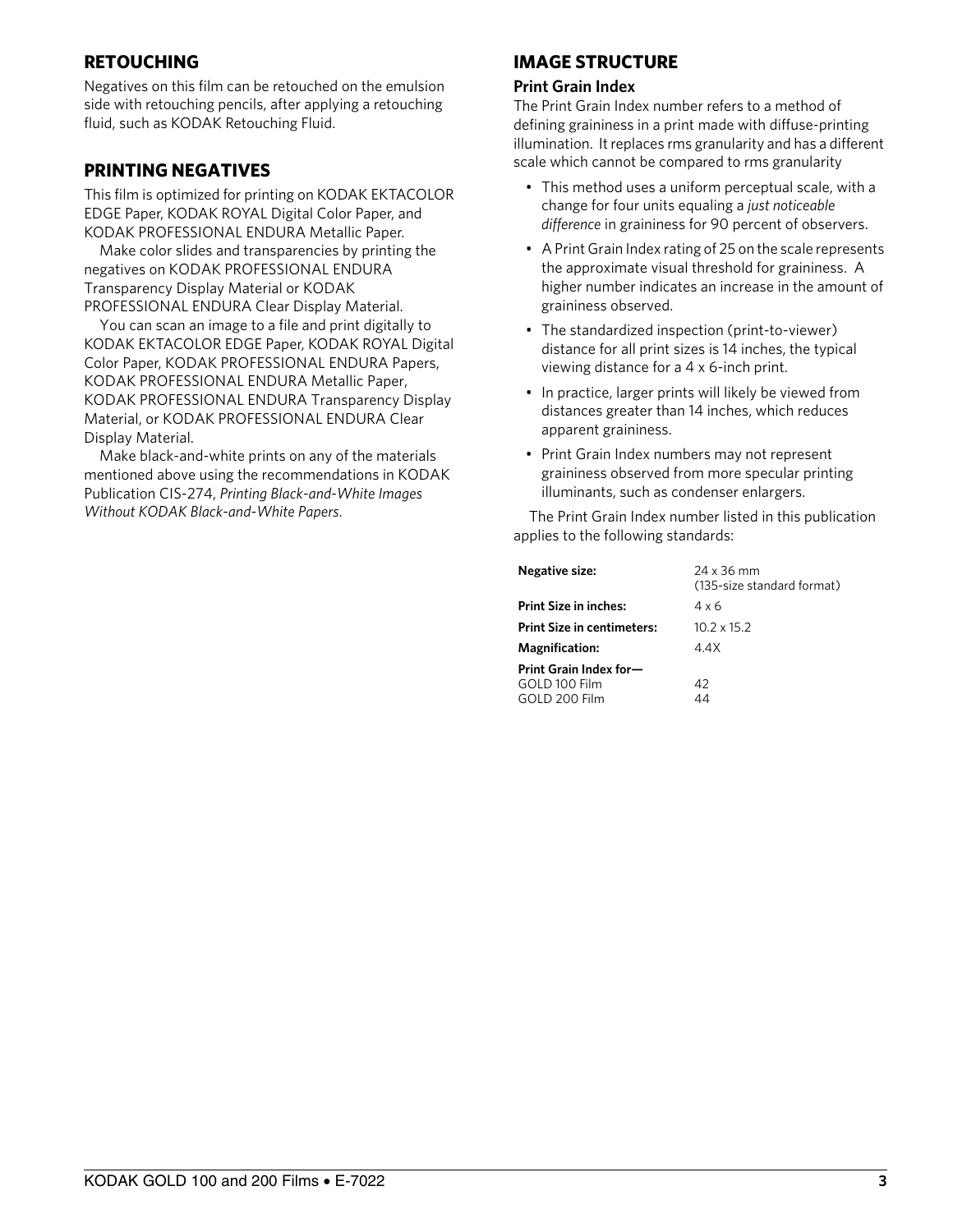#### **KODAK GOLD 100 Film Characteristic Curves**



**KODAK GOLD 200 Film Characteristic Curves**





**Spectral-Dye-Density Curves**



**NOTICE:** The sensitometric curves and data in this publication represent product tested under the conditions of exposure and processing specified. They are representative of production coatings, and therefore do not apply directly to a particular box or roll of photographic material. They do not represent standards or specifications that must be met by Eastman Kodak Company. The company reserves the right to change and improve product characteristics at any time.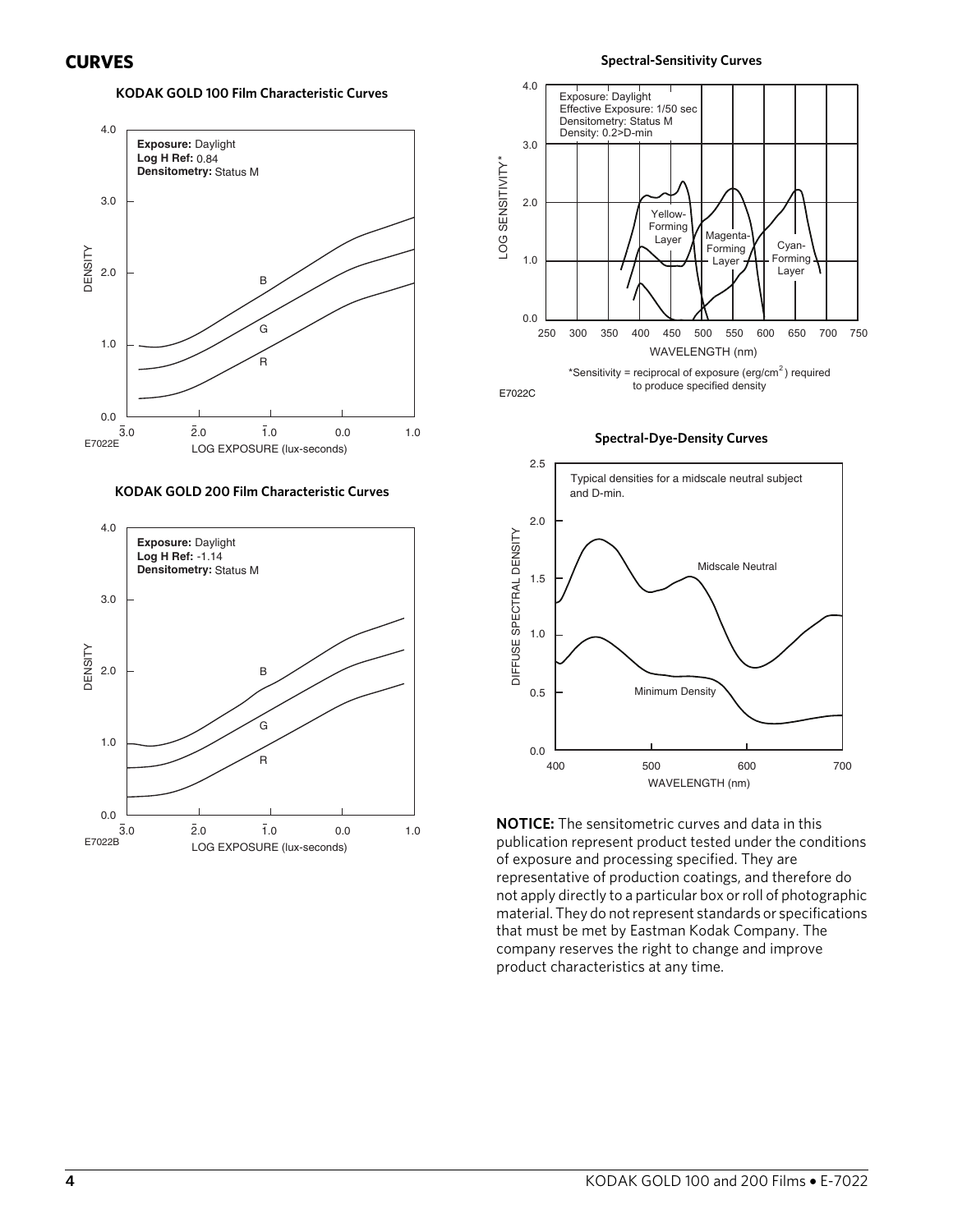## **MORE INFORMATION**

Kodak has many publications to assist you with

information on Kodak products, equipment, and materials. Additional information is available on the Kodak website.

The following publications are available from Kodak Customer Service and from dealers who sell Kodak products, or you can contact Kodak in your country for more information.

| $E-30$ | Storage and Care of KODAK Photographic Materials-<br>Before and After Processing |
|--------|----------------------------------------------------------------------------------|
| E-7019 | KODAK MAX Versatility Film                                                       |
| E-7018 | KODAK MAX Versatility Plus Film                                                  |
| E-4035 | KODAK PROFESSIONAL ULTRA COLOR Films                                             |
| E-4040 | KODAK PROFESSIONAL PORTRA Films                                                  |
| E-7020 | KODAK EKTACOLOR EDGE Paper                                                       |
| E-7021 | <b>KODAK ROYAL Digital Color Paper</b>                                           |
| F-4020 | KODAK PROFESSIONAL ULTRA ENDURA Paper                                            |
| F-4021 | KODAK PROFESSIONAL PORTRA and SUPRA FNDURA<br>Papers                             |
|        |                                                                                  |

E-4038 *KODAK PROFESSIONAL ENDURA Transparency and Clear Display Materials*

For the latest version of technical support publications for KODAK Products, visit Kodak on-line at: **http://www.kodak.com** If you have questions about KODAK Products, call Kodak. In the U.S.A.: 1-800-242-2424, Monday–Friday 9 a.m.–7 p.m. (Eastern time) In Canada: 1-800-465-6325, Monday–Friday 8 a.m.–5 p.m. (Eastern time)

**Note:** The Kodak materials described in this publication are available from dealers who supply Kodak products. You can use other materials, but you may not obtain similar results.